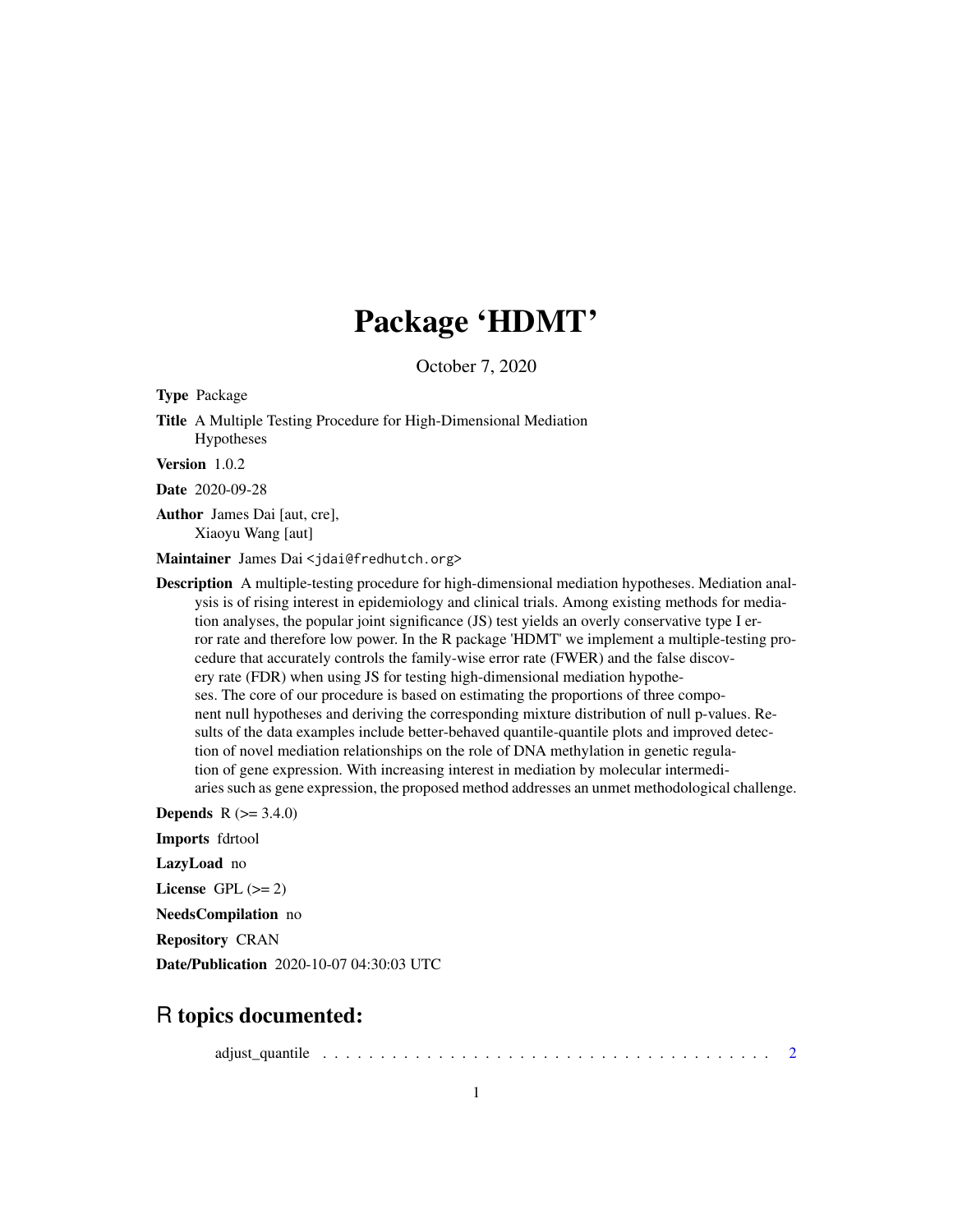#### <span id="page-1-0"></span>2 adjust\_quantile

| Index |                                                                                                                               |  |
|-------|-------------------------------------------------------------------------------------------------------------------------------|--|
|       |                                                                                                                               |  |
|       |                                                                                                                               |  |
|       |                                                                                                                               |  |
|       |                                                                                                                               |  |
|       |                                                                                                                               |  |
|       | $correct\_qaplot \dots \dots \dots \dots \dots \dots \dots \dots \dots \dots \dots \dots \dots \dots \dots \dots \dots \dots$ |  |

adjust\_quantile *A function to compute the quantiles of the estimated mixture null distribution for pmax using either the approximation or exact method*

#### Description

A function to generate the quantiles of the estimated three-component mixture null distribution for pmax (the maximum of the two p-values for testing mediation) using either approximation or exact method

#### Usage

```
adjust_quantile(alpha00, alpha01, alpha10, alpha1, alpha2,
input_pvalues, exact = 0
```
#### Arguments

| alpha00       | A numeric number represents the proportion of null $H_{00}$                                                                                                                                                                                                                                    |
|---------------|------------------------------------------------------------------------------------------------------------------------------------------------------------------------------------------------------------------------------------------------------------------------------------------------|
| alpha01       | A numeric number represents the proportion of null $H_{01}$                                                                                                                                                                                                                                    |
| alpha10       | A numeric number represents the proportion of null $H_{10}$                                                                                                                                                                                                                                    |
| alpha1        | A numeric number represents the proportion of null alpha==0 (association be-<br>tween exposure and mediator)                                                                                                                                                                                   |
| alpha2        | A numeric number represents the proportion of null beta==0 (association be-<br>tween mediator and outcome adjusted for exposure)                                                                                                                                                               |
| input_pvalues | A matrix contains two columns of p-values for candidate mediators. Column 1<br>is the p-value of testing if a exposure is associated with the mediator (alpha! $=$ 0).<br>Column 2 is the p-value of testing if a mediator is associated with the outcome<br>adjusted for exposure $(beta!=0)$ |
| exact         | Use the option to choose from two methods. exact=0: the approximation method<br>without estimating the CDFs when deriving the mixture null distribution; ex-<br>act=1: the exact method to estimate the CDFs nonparametrically when deriving<br>the mixture null distribution                  |

#### Details

The is a function to computed the expected quantiles for the observed p-max values based on the estimated mixture null distribution. The methodology detail can be found in Dai et al (2020).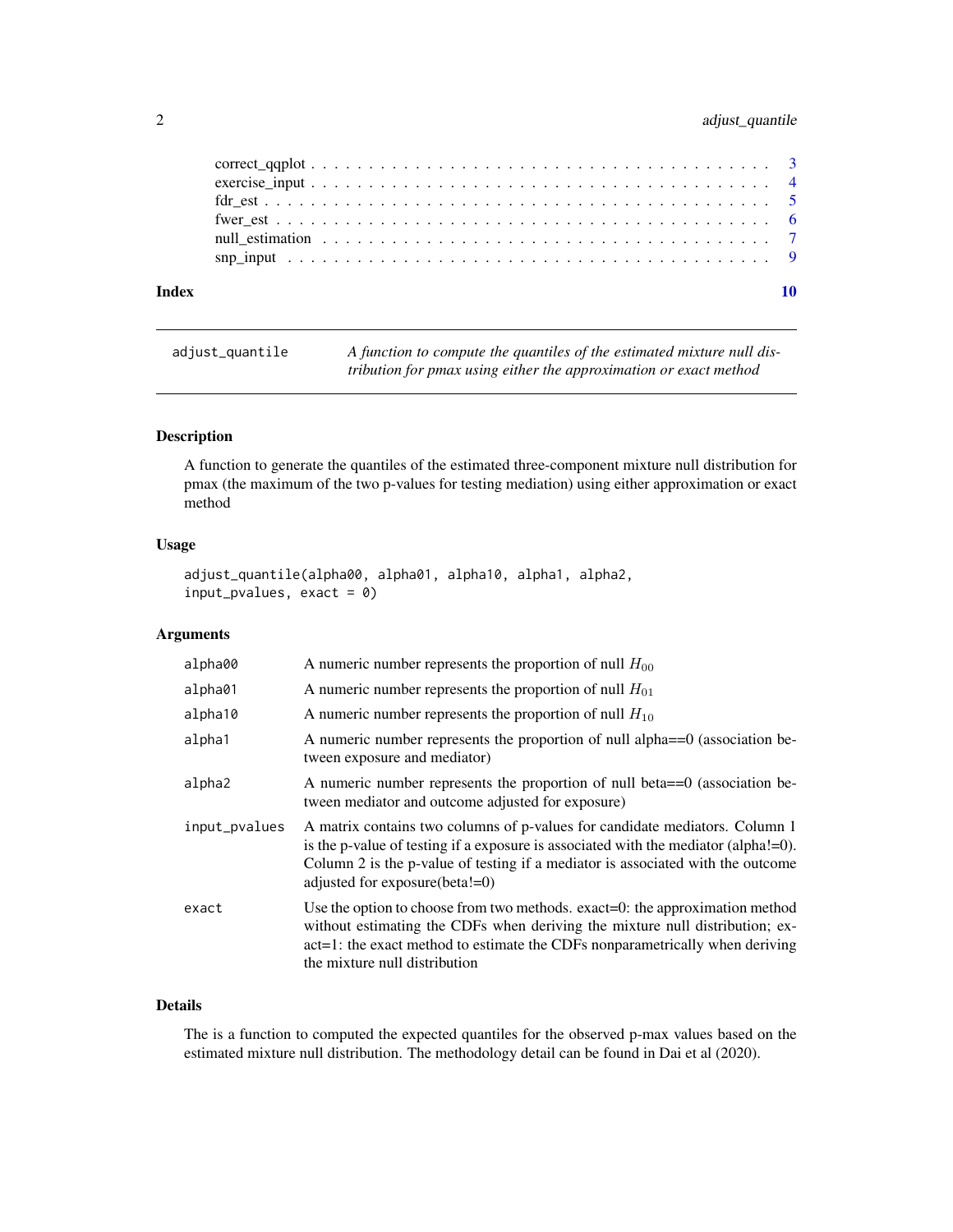#### <span id="page-2-0"></span>correct\_qqplot 3

#### Value

A vector contains the expected quantiles of p-values based on the estimated mixture null distribution. See Dai et al (2020) for details of how to compute quantiles using the approximation method (exact=0) or the exact method (exact=1).

#### Author(s)

James Y. Dai and X. Wang

#### **References**

James Y. Dai, Janet L. Stanford, Michael LeBlanc. A multiple-testing procedure for high-dimensional mediation hypotheses. Journal of the American Statistical Association. 2020, In Press.

#### Examples

data(snp\_input) input\_pvalues <- snp\_input #To save time for illustration, we use 10 percent of rows input\_pvalues <- input\_pvalues[sample(1:nrow(input\_pvalues),size=ceiling(nrow(input\_pvalues)/10)),] nullprop <- null\_estimation(input\_pvalues,lambda=0.5) pnull <- adjust\_quantile(nullprop\$alpha00,nullprop\$alpha01,nullprop\$alpha10,nullprop\$alpha1, nullprop\$alpha2,input\_pvalues,exact=0)

| correct_qqplot | A function to draw the corrected quantile-quantile plot for p-max using |
|----------------|-------------------------------------------------------------------------|
|                | <i>the expected quantiles</i>                                           |

#### Description

A function to draw the corrected quantile-quantile (Q-Q) plots. The corrected quantiles were computed from the mixture null distribution (green dots) and the naive quantiles were computed from the uniform distribution (red dots).

#### Usage

```
correct_qqplot(pmax, pnull, opt="all")
```
#### Arguments

| pmax  | The vector for maximum p-values                                                                                                                                                                                                                      |
|-------|------------------------------------------------------------------------------------------------------------------------------------------------------------------------------------------------------------------------------------------------------|
| pnull | The quantiles of pmax based on the estimated mixture null distribution                                                                                                                                                                               |
| opt   | Option to draw the plot. opt="all":use all the data points, opt="subset": use a<br>subset of the data points, in case there are too many points in a genome-wide<br>setting, to avoid drawing an overcrowded Q-Q plot with a prohibitive image size. |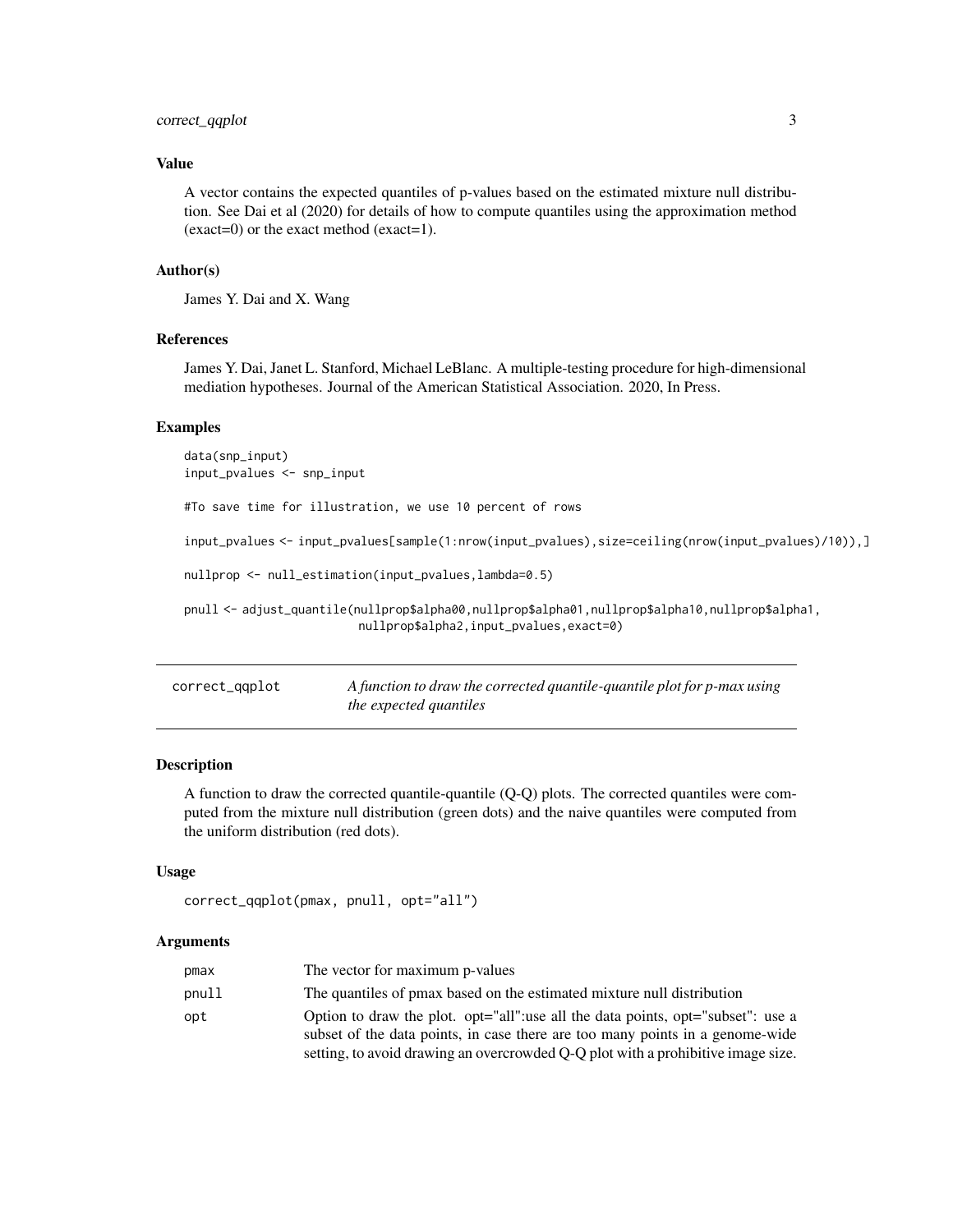#### <span id="page-3-0"></span>Author(s)

James Y. Dai and X. Wang

#### References

James Y. Dai, Janet L. Stanford, Michael LeBlanc. A multiple-testing procedure for high-dimensional mediation hypotheses, Journal of the American Statistical Association. 2020. In Press.

#### Examples

```
data(snp_input)
input_pvalues <- snp_input
#To save time for illustration, we use 10 percent of rows
input_pvalues <- input_pvalues[sample(1:nrow(input_pvalues),
                               size=ceiling(nrow(input_pvalues)/10)),]
pmax <- apply(input_pvalues,1,max)
nullprop <- null_estimation(input_pvalues,lambda=0.5)
pnull1 <- adjust_quantile(nullprop$alpha10,nullprop$alpha01,nullprop$alpha00,
                          nullprop$alpha1,nullprop$alpha2,input_pvalues,exact=1)
```

```
correct_qqplot(pmax,pnull1)
```
exercise\_input *An example dataset to demonstrate the usage of 'HDMT'*

#### Description

This example dataset was included to assess the mediation role of DNA methylation in the effect of exercise on prostate cancer progression in a Seattle-based cohort of patients diagnosed with clinically localized PCa. The entire data set contains two sets of p-values from genome-wide testing of 450K CpG sites. Due to space limit, a subset (10 percent) of the full dataset is included in the package for illustration.

The dataset is a matrix containing two columns of p-values for candidate mediators. Column 1 contains the p-values for testing if an exposure is associated with the mediator (alpha!=0). Column 2 contains the p-value for testing if a mediator is associated with the outcome after adjusted for the exposure (beta!=0).

#### Usage

```
data("exercise_input")
```
#### Format

The format of exercise\_input is: num [1:47900, 1:2] 0.4966344 0.1048730 0.1005355 0.4946623 ...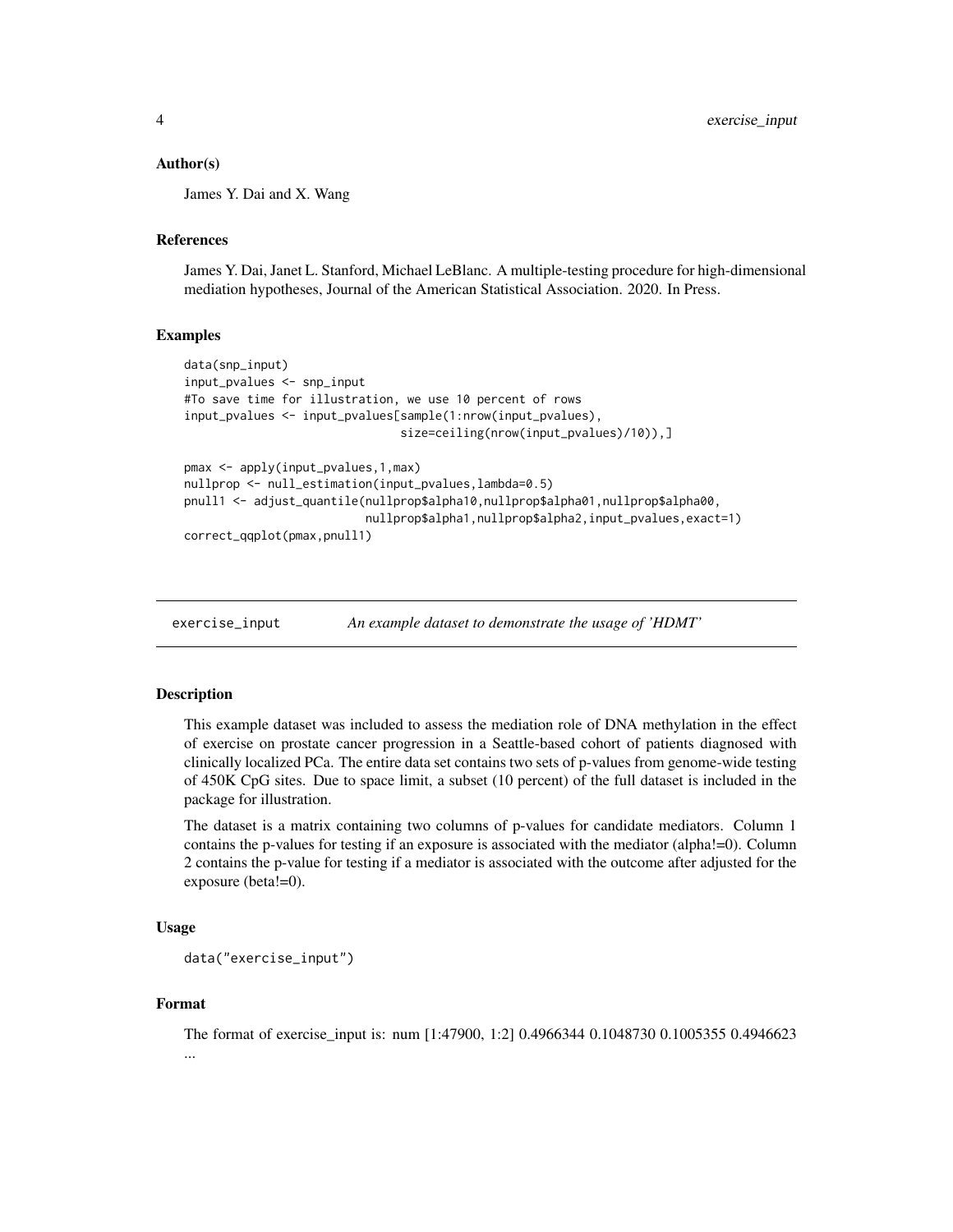#### <span id="page-4-0"></span>fdr\_est 5

#### References

James Y. Dai, Janet L. Stanford, Michael LeBlanc. A multiple-testing procedure for high-dimensional mediation hypotheses. Journal of the American Statistical Association, 2020, In Press.

#### Examples

```
data(exercise_input)
dim(exercise_input)
```

| fdr est | A function to compute the estimated pointwise FDR for every observed |
|---------|----------------------------------------------------------------------|
|         | p-max                                                                |

#### Description

A function to compute the estimated pointwise FDR based on the proposed joint significance mixture null method (JS-mixture).

#### Usage

fdr\_est(alpha00, alpha01, alpha10, alpha1, alpha2, input\_pvalues, exact = 0)

#### Arguments

| alpha00       | A numeric number represents the proportion of null $H_{00}$                                                                                                                                                                                                                                            |
|---------------|--------------------------------------------------------------------------------------------------------------------------------------------------------------------------------------------------------------------------------------------------------------------------------------------------------|
| alpha01       | A numeric number represents the proportion of null $H_{01}$                                                                                                                                                                                                                                            |
| alpha10       | A numeric number represents the proportion of null $H_{10}$                                                                                                                                                                                                                                            |
| alpha1        | A numeric number represents the proportion of null alpha= $0$                                                                                                                                                                                                                                          |
| alpha2        | A numeric number represents the proportion of null beta=0                                                                                                                                                                                                                                              |
| input_pvalues | A matrix contains two columns of p-values for candidate mediators. Column 1 is<br>the p-value of testing if an exposure is associated with the mediator (alpha! $= 0$ ).<br>Column 2 is the p-value of testing if a mediator is associated with the outcome<br>adjusted for the exposure (beta! $=0$ ) |
| exact         | The option to choose from two methods. exact=0: approximation without esti-<br>mating the CDFs; exact=1: estimate the CDFs nonparametrically                                                                                                                                                           |
|               |                                                                                                                                                                                                                                                                                                        |

#### Details

A function to estimate the pointwise FDR based on the proposed method to estimate the mixture null distribution. See Dai et al (2020) for details of how to compute quantiles using the approximation method (exact=0) or the exact method (exact=1).

#### Value

The estimated pointwise FDR for p-max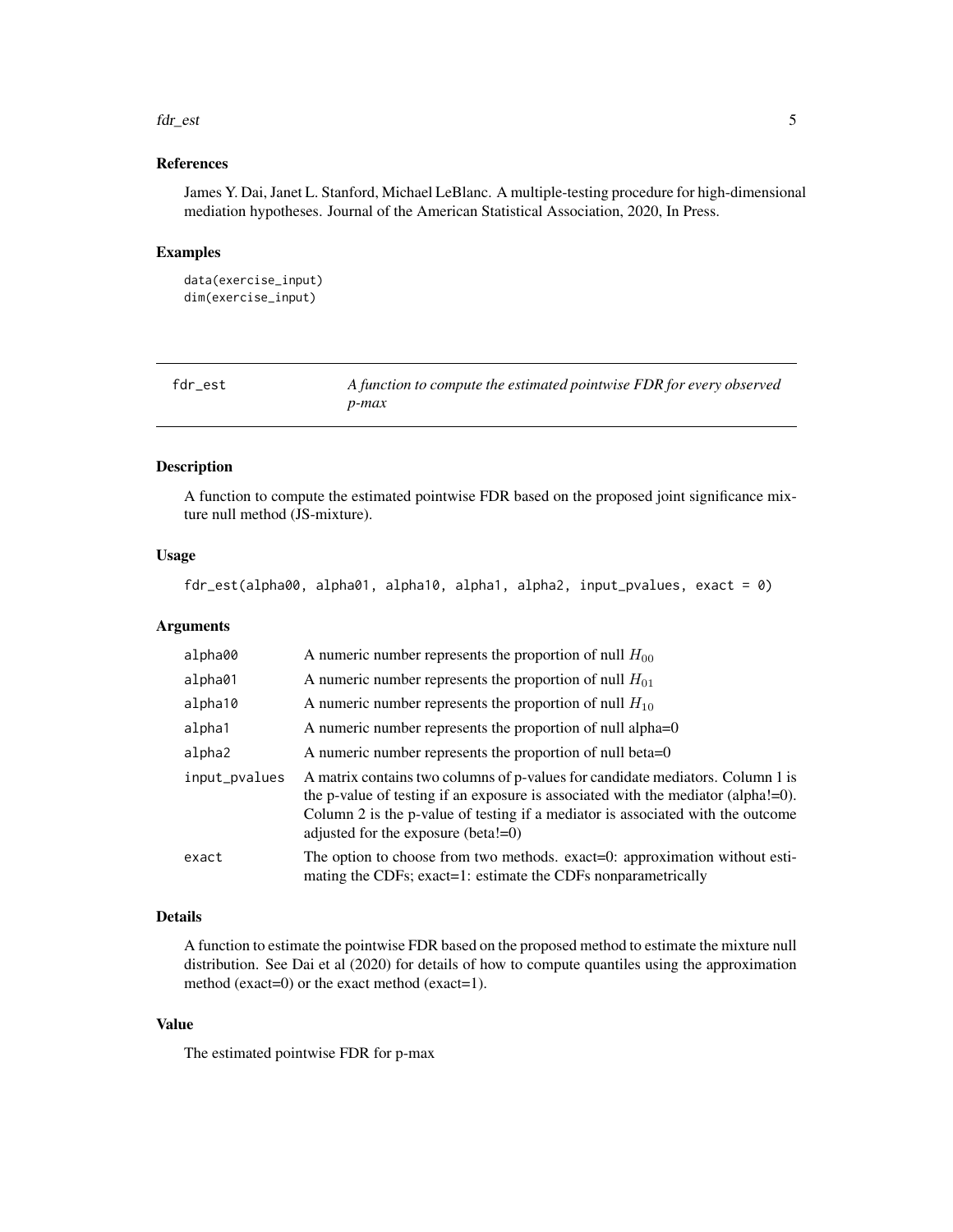#### <span id="page-5-0"></span>Author(s)

James Y. Dai and X. Wang

#### References

James Y. Dai, Janet L. Stanford, Michael LeBlanc. A multiple-testing procedure for high-dimensional mediation hypotheses, Journal of the American Statistical Association. 2020. In press.

#### Examples

```
data(snp_input)
input_pvalues <- snp_input
#To save time for illustration, we use 10 percent of rows
input_pvalues <- input_pvalues[sample(1:nrow(input_pvalues),size=ceiling(nrow(input_pvalues)/10)),]
nullprop <- null_estimation(input_pvalues,lambda=0.5)
fdr <- fdr_est(nullprop$alpha00,nullprop$alpha01,nullprop$alpha10,
               nullprop$alpha1,nullprop$alpha2,input_pvalues,exact=0)
```

| fwer_est | A function used to compute Family wise error rate (FWER) cutoff for |
|----------|---------------------------------------------------------------------|
|          | <i>p-max at a designated level</i>                                  |

#### Description

A function to compute the FWER cutoff for p-max using the estimated mixture null distribution

#### Usage

```
fwer_est(alpha10, alpha01, alpha00, alpha1, alpha2, input_pvalues,
         alpha = 0.05, exact = 0)
```
#### Arguments

| alpha00       | A numeric number represents the proportion of null $H_{00}$                                                                                                                                                                                                                                           |
|---------------|-------------------------------------------------------------------------------------------------------------------------------------------------------------------------------------------------------------------------------------------------------------------------------------------------------|
| alpha01       | A numeric number represents the proportion of null $H_{01}$                                                                                                                                                                                                                                           |
| alpha10       | A numeric number represents the proportion of null $H_{10}$                                                                                                                                                                                                                                           |
| alpha1        | A numeric number represents the proportion of null beta $==0$                                                                                                                                                                                                                                         |
| alpha2        | A numeric number represents the proportion of null alpha $==0$                                                                                                                                                                                                                                        |
| input_pvalues | A matrix contains two columns of p-values for candidate mediators. Column 1 is<br>the p-value of testing if an exposure is associated with the mediator (alpha! $=$ 0).<br>Column 2 is the p-value of testing if a mediator is associated with the outcome<br>adjusted for the exposure (beta! $=0$ ) |
| alpha         | The designated significance level for FWER                                                                                                                                                                                                                                                            |
| exact         | The option to choose from two methods. exact=0: approximation without esti-<br>mating the CDFs; exact=1: estimate the CDFs nonparametrically                                                                                                                                                          |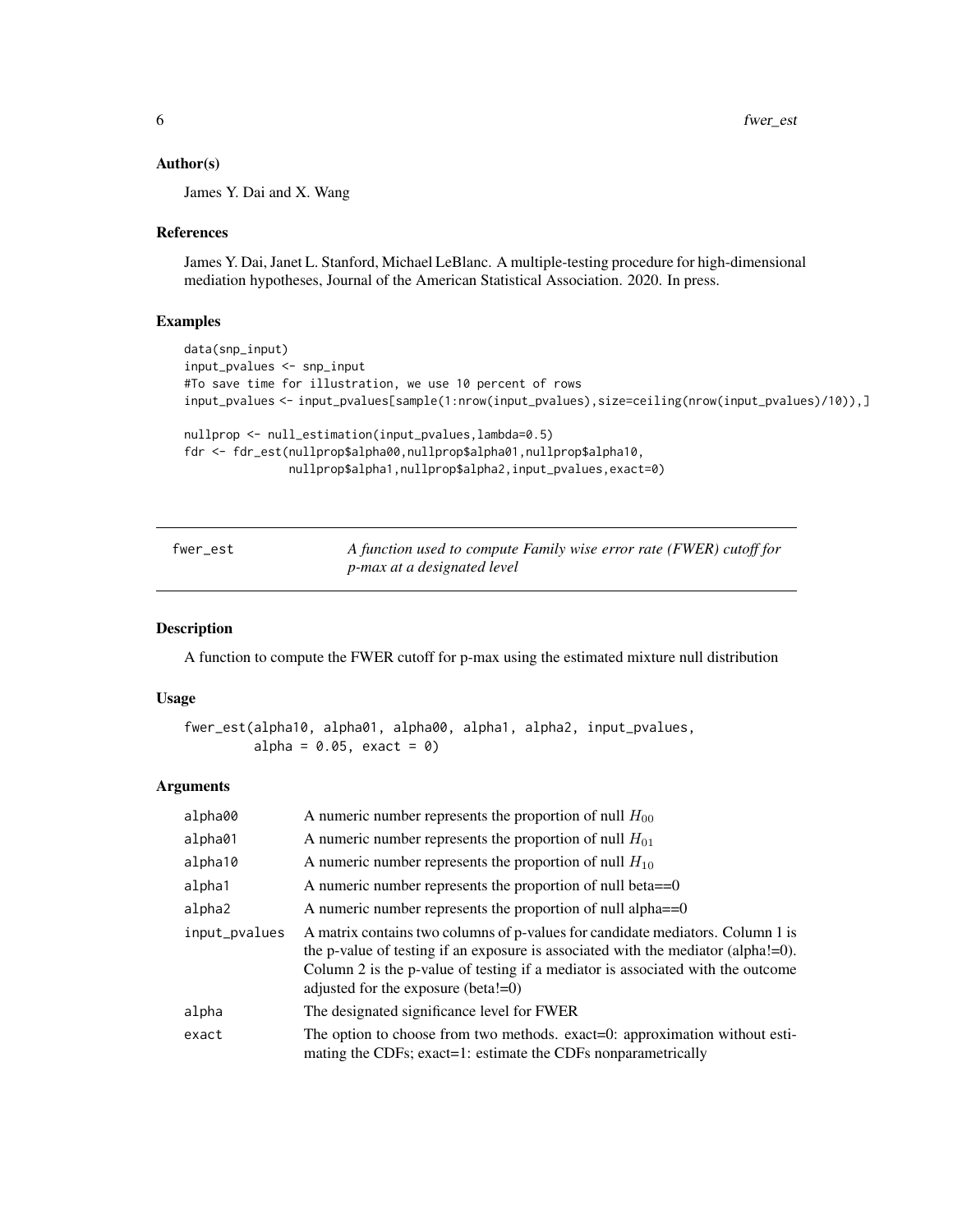#### <span id="page-6-0"></span>null\_estimation 7

#### Details

A function to compute FWER cutoff for p-max accounting for the mixture null distribution. The methodology detail can be found in Dai et al (2020).

#### Value

A numeric number represents the output FWER cutoff

#### Author(s)

James Y. Dai and X. Wang

#### References

James Y. Dai, Janet L. Stanford, Michael LeBlanc. A multiple-testing procedure for high-dimensional mediation hypotheses, Journal of the American Statistical Association. 2020. In Press.

#### Examples

```
data(snp_input)
input_pvalues <- snp_input
#To save time for illustration, we use 10 percent of rows
input_pvalues <- input_pvalues[sample(1:nrow(input_pvalues),
                               size = ceiling(nrow(input_pvalues)/10)),]
nullprop <- null_estimation(input_pvalues,lambda=0.5)
fwercut <- fwer_est(nullprop$alpha00,nullprop$alpha01,nullprop$alpha10,
                    nullprop$alpha1,nullprop$alpha2,input_pvalues,alpha=0.05,exact=0)
```
null\_estimation *A function to estimate the proportions of the three component nulls*

#### Description

This is a function to estimate the proportions of the three component nulls involved in mediation testing. We developed a three component-mixture model method to estimate the proportions of nulls and provide much more accurate control of the family-wise error rate (FWER) and the false discovery rate (FDR), when compared to the standard approach using the uniform null distribution.

#### Usage

```
null_estimation(input_pvalues, lambda = 0.5)
```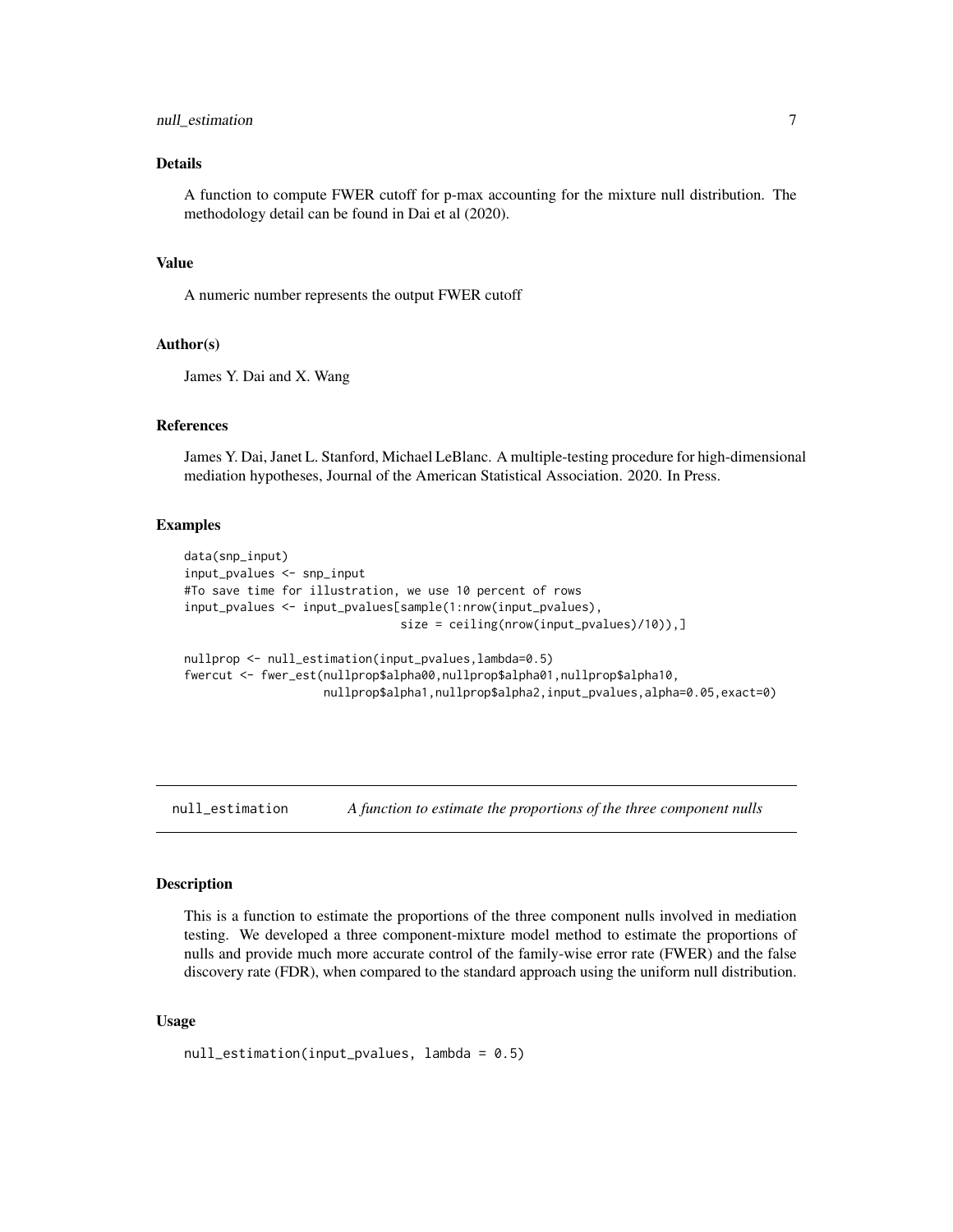#### Arguments

|        | input_pvalues A matrix contains two columns of p-values for candidate mediators. Column 1 |
|--------|-------------------------------------------------------------------------------------------|
|        | is the p-value of testing if the exposure is associated with the candidate media-         |
|        | tor (alpha!=0). Column 2 is the p-value of testing if the candidate mediator is           |
|        | associated with the outcome adjusted for the exposure (beta! $=0$ ).                      |
| lambda | A tuning parameter between 0 and 1, the default value is $0.5$ .                          |

#### Details

A function to estimate the proportions of the three types of component null hypotheses:

 $H_{00}$ : alpha==0 and beta==0

 $H_{01}$ : alpha==0 and beta!=0

 $H_{10}$ : alpha!=0 and beta==0

The methodology detail can be found in Dai et al (2020).

#### Value

A list contains five elements.

| alpha00 | A numeric number represents the proportion of null $H_{00}$    |
|---------|----------------------------------------------------------------|
| alpha01 | A numeric number represents the proportion of null $H_{01}$    |
| alpha10 | A numeric number represents the proportion of null $H_{10}$    |
| alpha1  | A numeric number represents the proportion of null beta $==0$  |
| alpha2  | A numeric number represents the proportion of null alpha $==0$ |

#### Author(s)

James Y. Dai and X. Wang

#### References

James Y. Dai, Janet L. Stanford, Michael LeBlanc. A multiple-testing procedure for high-dimensional mediation hypotheses. Journal of the American Statistical Association, 2020, In Press.

#### Examples

```
data(snp_input)
input_pvalues <- snp_input
#To save computing time for illustration, we use 10 percent of rows (p-values)
input_pvalues <- input_pvalues[sample(1:nrow(input_pvalues),
size <- ceiling(nrow(input_pvalues)/10)),]
```
nullprop <- null\_estimation(input\_pvalues,lambda=0.5)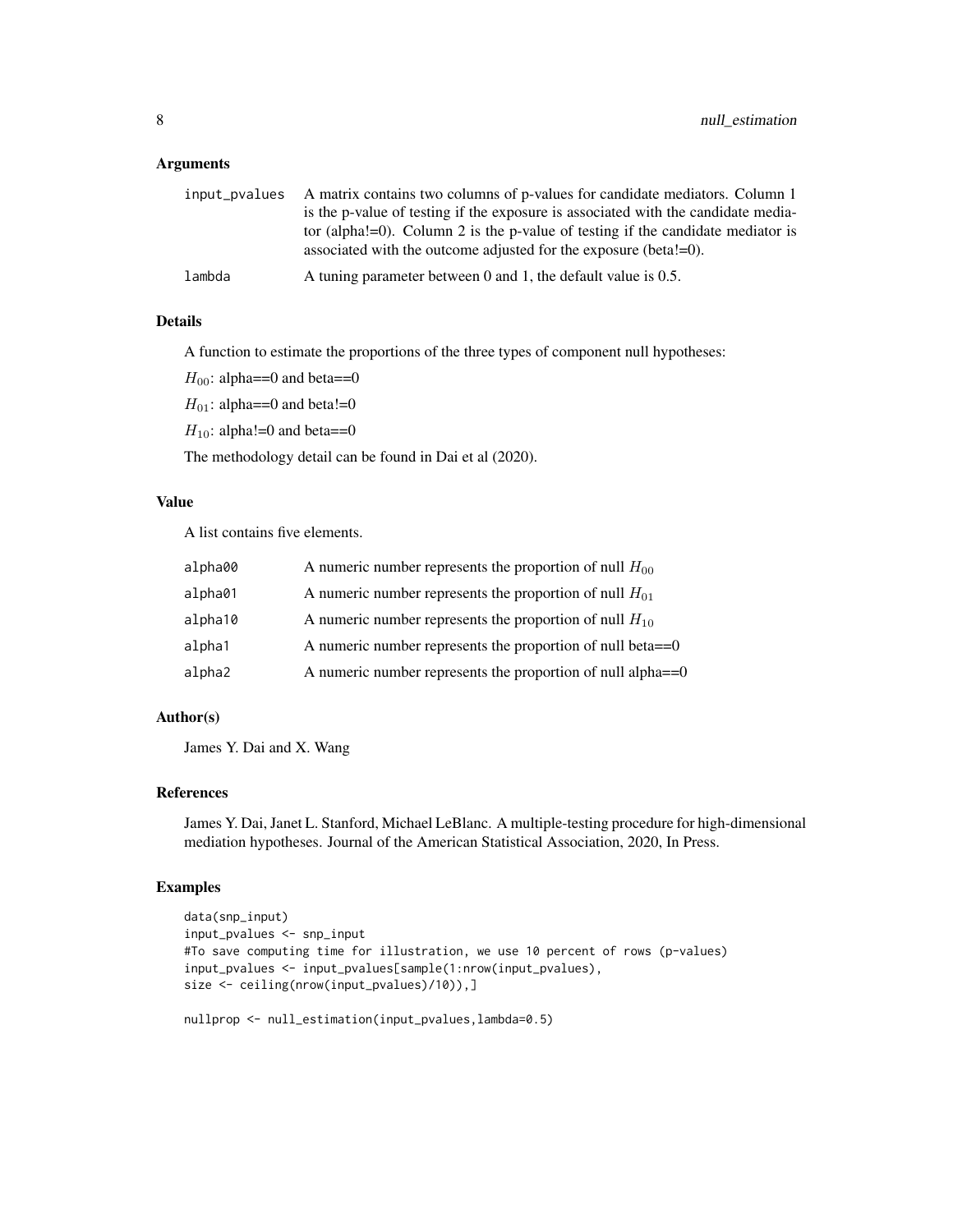<span id="page-8-0"></span>

#### Description

This example dataset is included in 'HDMT' to assess the mediation role of DNA methylation in genetic regulation of gene expression in primary prostate cancer (PCa) samples from The Cancer Genome Atlas (TCGA) with risk SNPs as the exposure.

The dataset is a matrix containing two columns of p-values for candidate mediators. Column 1 contains the p-values for testing if an exposure is associated with the mediator (alpha!=0). Column 2 contains the p-value for testing if a mediator is associated with the outcome after adjusted for the exposure (beta!=0).

#### Usage

data("snp\_input")

#### Format

The format of snp\_input is: num [1:69602, 1:2] 0.106 0.999 0.101 0.173 0.89 ...

#### References

James Y. Dai, Janet L. Stanford, Michael LeBlanc. A multiple-testing procedure for high-dimensional mediation hypotheses. Journal of the American Statistical Association, 2020, In Press.

#### Examples

data(snp\_input) dim(snp\_input)